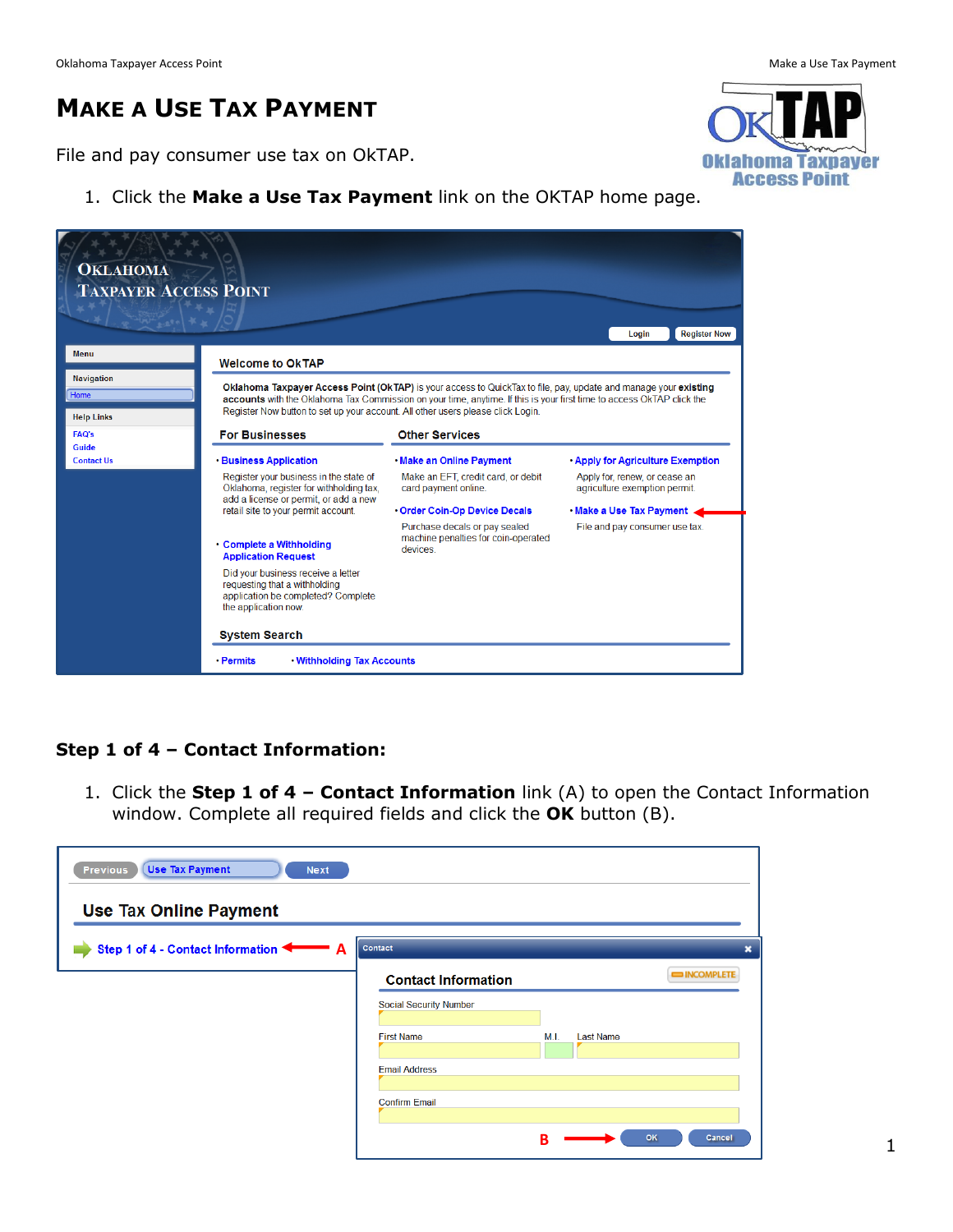#### **Step 2 of 4 – Mailing Address:**

1. Click the **Step 2 of 4 – Mailing Address** link to open the Mailing Address window.

| <b>Use Tax Payment</b><br><b>Previous</b><br><b>Next</b> |  |  |  |  |  |  |
|----------------------------------------------------------|--|--|--|--|--|--|
| <b>Use Tax Online Payment</b>                            |  |  |  |  |  |  |
| Step 1 of 4 - Contact Information                        |  |  |  |  |  |  |
| *** <sub>-</sub> **-6789<br>SSN:                         |  |  |  |  |  |  |
| Name: SAMPLE TAXPAYER                                    |  |  |  |  |  |  |
| <b>Email:</b> sample@taxpayer.com                        |  |  |  |  |  |  |
| Step 2 of 4 - Mailing Address                            |  |  |  |  |  |  |

2. Enter your mailing address and click the **Click here to verify your mailing address** link to check the address you entered with USPS information.

| Street 2                                  |                 |                              |
|-------------------------------------------|-----------------|------------------------------|
|                                           |                 |                              |
| <b>Unit Type</b>                          | Unit            | City                         |
|                                           |                 |                              |
| <b>State</b>                              | <b>Zip Code</b> | County                       |
| <b>OKLAHOMA</b>                           |                 |                              |
| Click here to verify your mailing address |                 | <b>Verification Required</b> |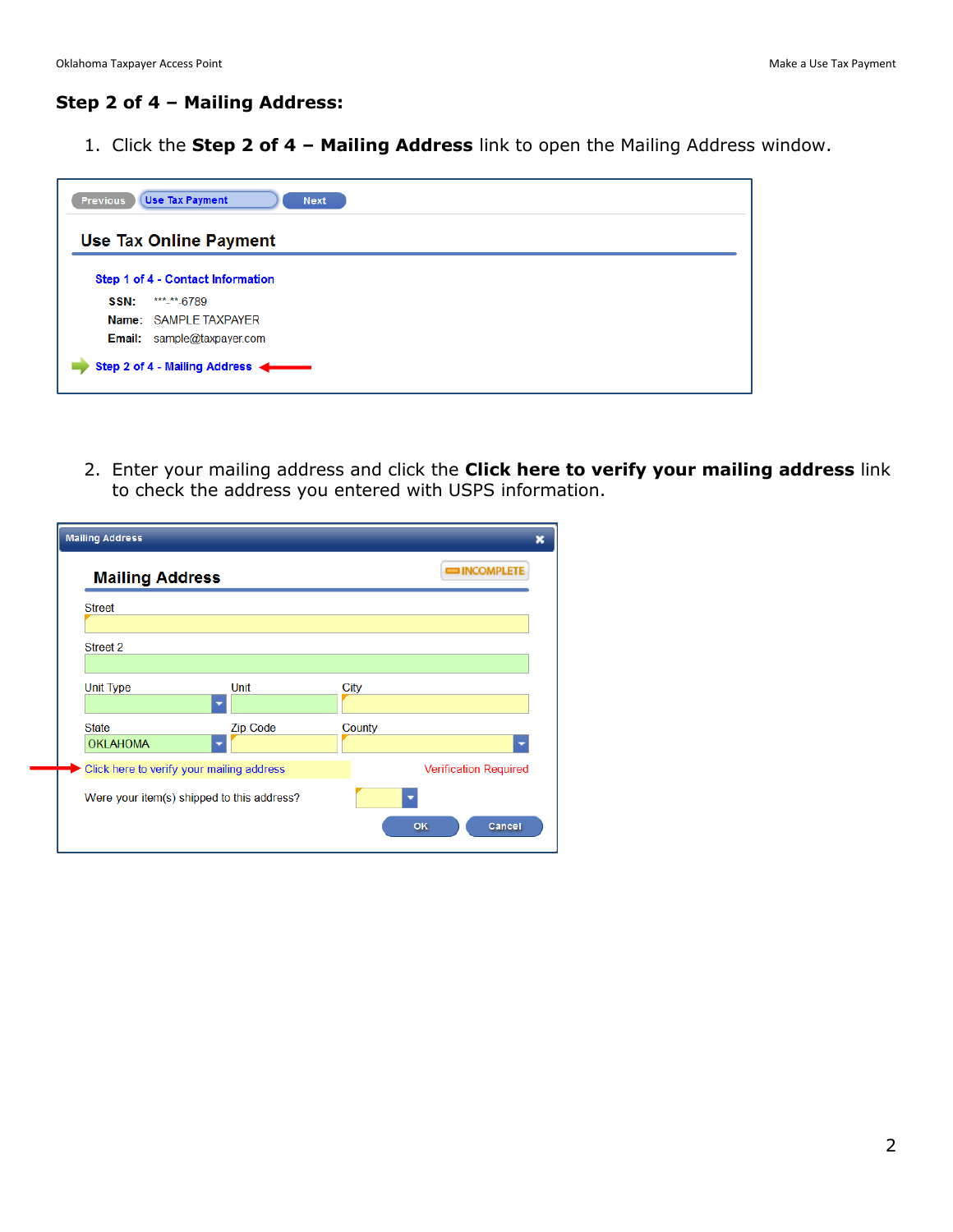3. The address you entered will be verified. Click the **Select** link for the "Verified" address that most closely matches your address. If none of the "Verified" results match your address, click the **Select** link for the "As Entered" address.

|                       | <b>Country USA</b>         |             |                                                                                                                  |        |                                                                                                                 | Search |
|-----------------------|----------------------------|-------------|------------------------------------------------------------------------------------------------------------------|--------|-----------------------------------------------------------------------------------------------------------------|--------|
|                       | Street 2501 N LINCOLN BLVD |             |                                                                                                                  |        |                                                                                                                 |        |
| Street 2              |                            |             |                                                                                                                  |        |                                                                                                                 |        |
| Unit Type             |                            | <b>Unit</b> |                                                                                                                  |        | City   OKLAHOMA CITY                                                                                            |        |
|                       | State OKLAHOMA             |             | Zip 73494-0000                                                                                                   | County |                                                                                                                 |        |
| <b>Attention</b>      |                            |             |                                                                                                                  |        |                                                                                                                 |        |
| <b>SELECT ADDRESS</b> |                            |             | If none of the "Verified" results match your address, click the <b>Select</b> link for the "As Entered" address. |        | Click the Select link for the "Verified" address, containing the Zip+4, that most closely matches your address. |        |
| Select                | <b>As Entered</b>          |             | 2501 N LINCOLN BLVD OKLAHOMA CITY, OK 73494                                                                      |        |                                                                                                                 |        |
|                       | Verified                   |             | 2501 N LINCOLN BLVD OKLAHOMA CITY, OK 73194-1000                                                                 |        |                                                                                                                 |        |

4. Select **Yes** or **No** from the **Were your item(s) shipped to this address?** drop-down menu.

| <b>Mailing Address</b>                                                                  |                 |                              |                  |  |
|-----------------------------------------------------------------------------------------|-----------------|------------------------------|------------------|--|
| <b>Mailing Address</b>                                                                  |                 |                              | <b>EXAMPLETE</b> |  |
| <b>Street</b>                                                                           |                 |                              |                  |  |
| <b>2501 N LINCOLN BLVD</b>                                                              |                 |                              |                  |  |
| Street 2                                                                                |                 |                              |                  |  |
| <b>Unit Type</b>                                                                        | Unit            | City<br><b>OKLAHOMA CITY</b> |                  |  |
| <b>State</b>                                                                            | <b>Zip Code</b> | County                       |                  |  |
| <b>OKLAHOMA</b>                                                                         | 73194-1000      | <b>OKLAHOMA</b>              |                  |  |
| Click here to verify your mailing address<br>Were your item(s) shipped to this address? |                 | OK                           | Cancel           |  |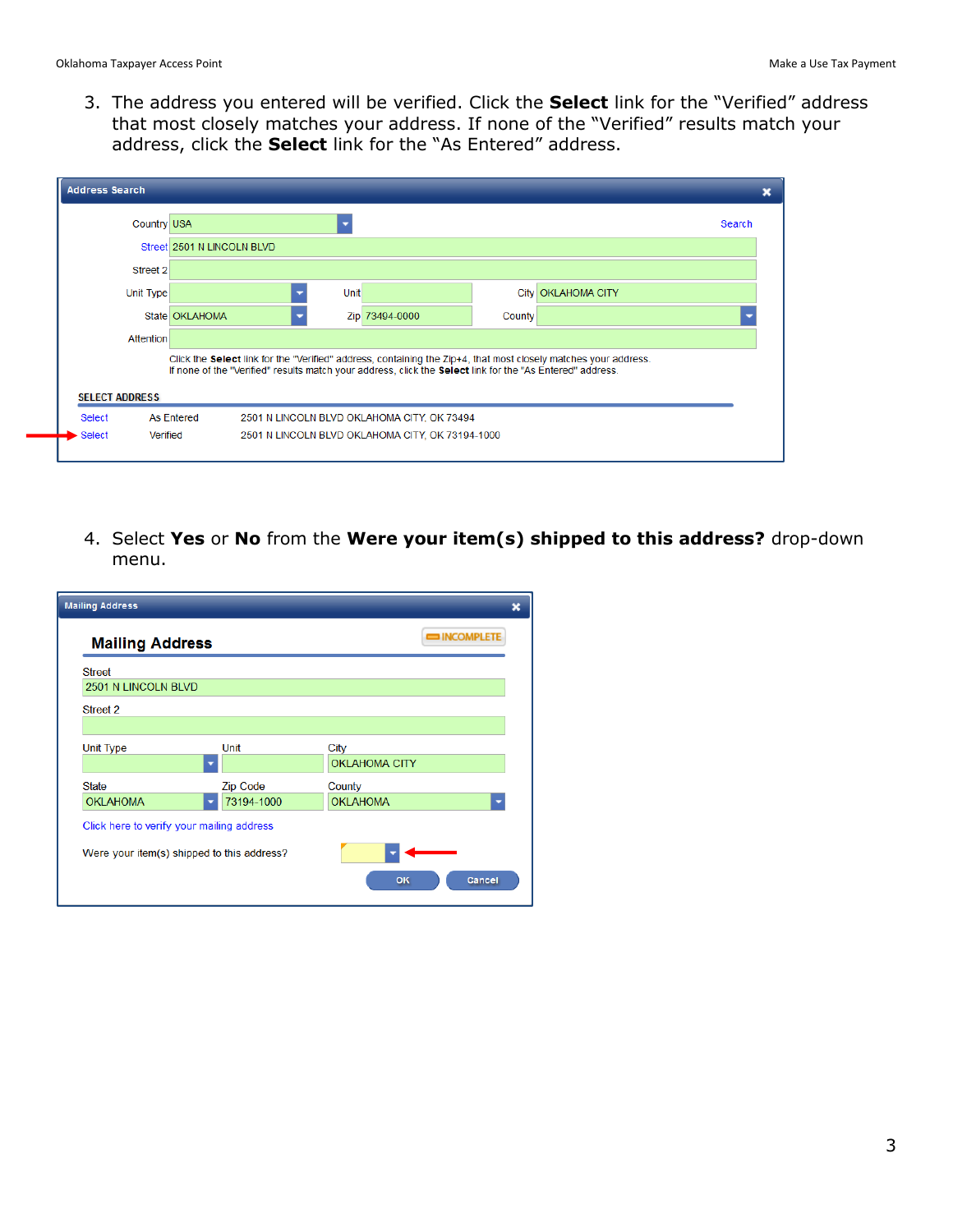## **Step 3 of 4 – Shipping Address:**

1. If your mailing address and shipping address are not the same, click the **Step 3 of 4 – Shipping Address** link to enter the shipping address. You will have to enter and verify the shipping address like you did for the mailing address.

| Previous | <b>Use Tax Payment</b>            | <b>Next</b> |                |            |  |  |
|----------|-----------------------------------|-------------|----------------|------------|--|--|
|          | Use Tax Online Payment            |             |                |            |  |  |
|          | Step 1 of 4 - Contact Information |             |                |            |  |  |
| SSN:     | *** <sub>-</sub> **-6789          |             |                |            |  |  |
|          | Name: SAMPLE TAXPAYER             |             |                |            |  |  |
|          | Email: sample@taxpayer.com        |             |                |            |  |  |
|          | Step 2 of 4 - Mailing Address     |             |                |            |  |  |
|          | Street: 2501 N LINCOLN BLVD       |             |                |            |  |  |
| City:    | OKLAHOMA CITY                     |             | State: OK Zip: | 73194-1000 |  |  |

#### **Step 4 of 4 – Tax Due:**

1. Click the **Step 4 of 4 – Tax Due** link to open the City/County window.

| <b>Previous</b> | <b>Use Tax Payment</b>            | <b>Next</b> |  |                                  |
|-----------------|-----------------------------------|-------------|--|----------------------------------|
|                 | <b>Use Tax Online Payment</b>     |             |  |                                  |
|                 | Step 1 of 4 - Contact Information |             |  |                                  |
| SSN:            | *** <sub>-</sub> **-6789          |             |  |                                  |
|                 | Name: SAMPLE TAXPAYER             |             |  |                                  |
|                 | <b>Email:</b> sample@taxpayer.com |             |  |                                  |
|                 | Step 2 of 4 - Mailing Address     |             |  |                                  |
|                 | Street: 2501 N LINCOLN BLVD       |             |  |                                  |
| City:           | <b>OKLAHOMA CITY</b>              |             |  | <b>State: OK Zip: 73194-1000</b> |
|                 | Step 3 of 4 - Shipping Address    |             |  |                                  |
|                 | Street: 2501 N LINCOLN BLVD       |             |  |                                  |
| City:           | OKLAHOMA CITY                     |             |  | <b>State: OK Zip: 73194-1000</b> |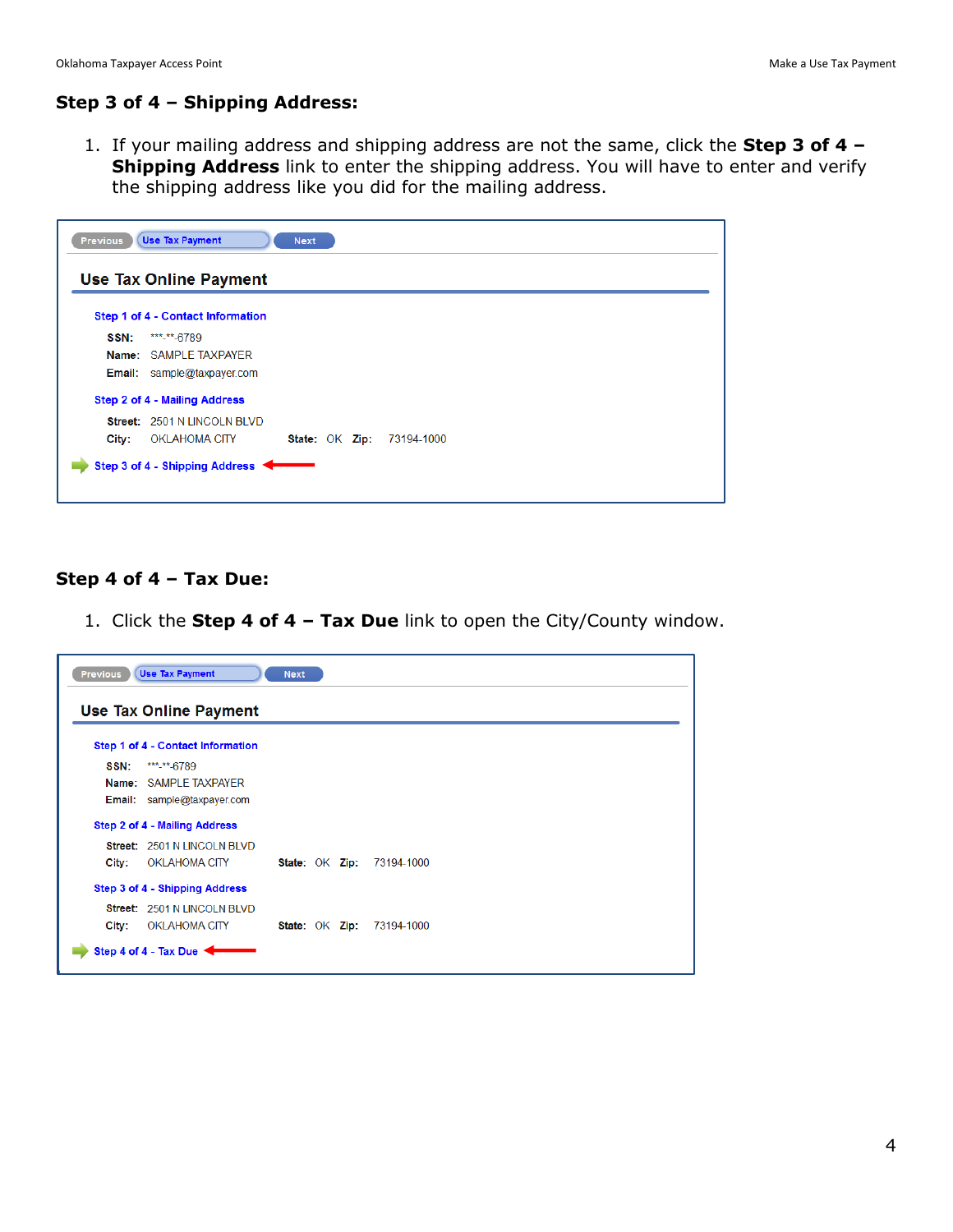- 2. Enter the purchase amount (A). The tax rate and tax due will be automatically calculated.
- 3. Click the **OK** button (B).

| <b>City/County</b>                                                                                                                              |
|-------------------------------------------------------------------------------------------------------------------------------------------------|
| <b>EXAMPLETE</b><br><b>City/County Tax Rate</b>                                                                                                 |
| Based on the shipping address you provided, we were able to identify the use tax rate.<br>Enter the amount of your purchase to compute tax due. |
| <b>Purchase Amount</b>                                                                                                                          |
| 0.00<br>A                                                                                                                                       |
| <b>City/County Code</b>                                                                                                                         |
| 5521                                                                                                                                            |
| City/County                                                                                                                                     |
| OKLAHOMA CITY (OKLAHOMA)                                                                                                                        |
| <b>Tax Rate</b>                                                                                                                                 |
| 0.08375                                                                                                                                         |
| <b>Tax Due</b>                                                                                                                                  |
| 0.00                                                                                                                                            |
| OK<br>Cancel                                                                                                                                    |
| в                                                                                                                                               |

## **Confirmation and Scheduling:**

1. Verify the information for your payment and click the **Continue** arrow to make the payment.